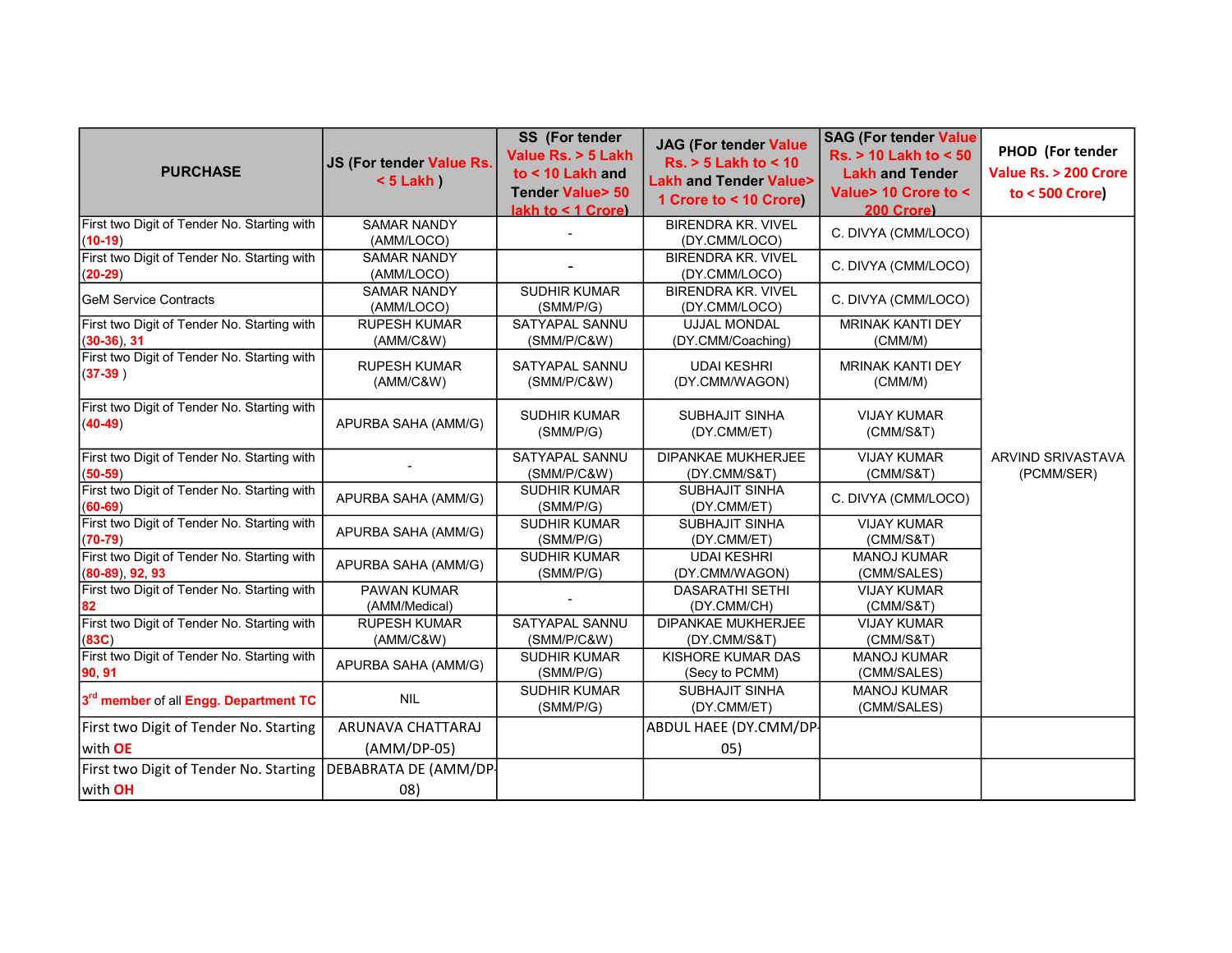| First two Digit of Tender No. Starting                   | NARENDRA KUMAR                           | ABDUL HAEE (DY.CMM/DP  |
|----------------------------------------------------------|------------------------------------------|------------------------|
| with OI                                                  | (AMM/DP-08)                              | 09)                    |
| First two Digit of Tender No. Starting                   | YOGESH KUMAR SINGH                       | ABDUL HAEE (DY.CMM/DP- |
| with <b>AA</b>                                           | $(AMM/DP-11)$                            | 11)                    |
| First two Digit of Tender No. Starting                   | YOGESH KUMAR SINGH                       | ABDUL HAEE (DY.CMM/DP- |
| with <b>AD</b>                                           | (AMM/DP-14)                              | 14)                    |
| First two Digit of Tender No. Starting                   | ARUNAVA CHATTARAJ                        | ABDUL HAEE (DY.CMM/DP- |
| with <b>AH</b>                                           | (AMM/DP-18)                              | 18)                    |
| First two Digit of Tender No. Starting<br>with <b>BO</b> | <b>BABRUBAHAN SHYAMAL</b><br>(AMM/DP-20) |                        |
| First two Digit of Tender No. Starting<br>with CO        | VACANT (AMM/DP-30)                       | <b>SHAHID MALIK</b>    |
|                                                          |                                          | (Sr.DMM/RNC DIV)       |
| First two Digit of Tender No. Starting                   | SADANANDA NASKAR                         |                        |
| with DO                                                  | $(AMM/DP-40)$                            |                        |
| First two Digit of Tender No. Starting                   | <b>VAISHISHK KUMAR</b>                   |                        |
| with <b>EA</b>                                           | (AMM/DP-51)                              |                        |
| First two Digit of Tender No. Starting                   | <b>VAISHISHK KUMAR</b>                   |                        |
| with EE                                                  | (AMM/DP-55)                              |                        |
| First two Digit of Tender No. Starting                   | RANJIT KUMAR (AMM/DP-                    |                        |
| with EF                                                  | 56)                                      |                        |
| First two Digit of Tender No. Starting                   | RANJIT KUMAR (AMM/DP-                    |                        |
| with <b>EH</b>                                           | 58)                                      |                        |
| First two Digit of Tender No. Starting                   | RISHABH Kr. DHAKAD                       |                        |
| with FC                                                  | (AMM/DP-63)                              |                        |
| First two Digit of Tender No. Starting                   | RISHABH Kr. DHAKAD                       |                        |
| with GA                                                  | (AMM/DP-71)                              |                        |
| First two Digit of Tender No. Starting                   | RISHABH Kr. DHAKAD                       |                        |
| with <b>GB</b>                                           | (AMM/DP-72)                              |                        |
| First two Digit of Tender No. Starting                   | <b>CHAITAN MAJHI</b>                     |                        |
| with GE                                                  | (AMM/DP-75)                              |                        |
| First two Digit of Tender No. Starting                   | <b>ASIM KUMAR DEB</b>                    |                        |
| with GF                                                  | (AMM/DP-76)                              |                        |